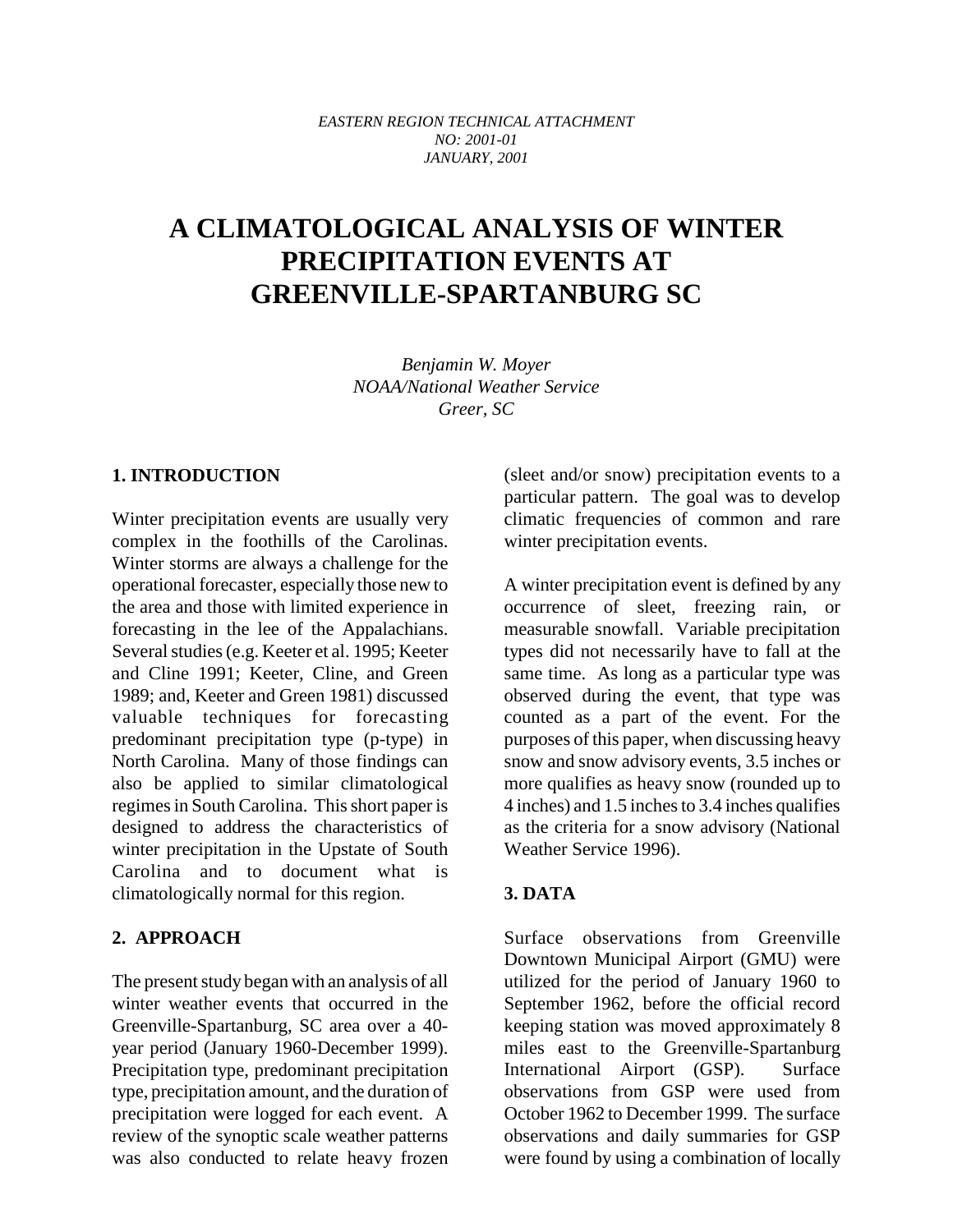archived hourly Surface Airway Observations (SAO) and METARs, and Local Climatological Data (LCDs) produced by the National Climatic Data Center (NCDC). Hourly surface observations and daily summaries for GMU were provided by NCDC as well. Gridded NMC Analyses (Jenne 1975) fields were extracted, plotted, and smoothed in order to study synoptic scale patterns which resulted in heavy snow events at GMU and GSP.

## **4. RESULTS**

A total of 183 cases qualified as a winter precipitation event, stretching from November through April. As one might expect, January had the greatest number (70) (Fig. 1). A forecaster can assume with a high degree of certainty that any given winter weather event at GSP will consist of more than one p-type. Of the 183 cases, 158 (86%) were a combination of two or more p-types (Fig. 2). Only 25 cases (14%) consisted of entirely one type. Eighteen of those 25 cases were all snow. As would be expected near the latitude of GSP, the most frequent wintry mix event was rain, freezing rain and sleet (Fig. 2) which occurred most often in the months of December and January. The most frequent wintry mix in February was rain, sleet, and snow. Thirty-three cases were all frozen (snow and/or sleet), with 23 of those (70%) occurring during January and February. A mix of rain and freezing rain occurred on the most days (36), followed by all snow (34) (Fig. 3).

#### *a. November*

It is rare to experience measurable winter precipitation during the month of November. Freezing rain was never observed over the period of this analysis. This seems logical since seasonal patterns do not favor an extremely cold, shallow air mass as far south

as South Carolina this time of year. There were a total of five winter p-type cases during this 40 year period. One was all sleet, two were a rain/sleet mixture, one was a rain/snow mixture and one was a mixture of rain, sleet, and snow (Fig. 4). All accumulations resulting from these events were one half inch, or less, except for 1.9 inches of snow which fell on the  $11<sup>th</sup>$  in 1968 (Fig. 5).

## *b. December*

December is a rather interesting month, with measurable snowfall occurring in only 8 of the 40 years of this study. There was an 18-year period between 1971 and 1989 when snow was not observed at the GSP Airport during December (Fig. 6). There were a total of 35 winter p-type cases from 1960 to 1999 of which 30 (86 %) involved some sort of mix (Fig. 7). Five events were all frozen, with four of those all snow. Events which were comprised of a mixture of rain, freezing rain, and sleet occurred 10 times, the most of any mixture. Eleven cases resulted in measurable snowfall. Heavy snow (4 or more inches) occurred only once; 11.4 inches on the  $3<sup>rd</sup>$  in 1971. Advisory criteria were reached only three times. Six of the 11 snowfall cases measured less then one inch (Fig. 8).

## *c. January*

January ranks first in terms of number of winter p-type events (70) and number of all frozen events (16). Sixty-one of the 70 events (87%) involved a mixture, of which rain and freezing rain or rain, freezing rain, and sleet events totaled 20 (Fig. 9). January was the only month to have exclusively freezing rain events (3).

Measurable January snowfall cases totaled 42, the most of any month (Fig. 10). Twelve of these cases (29%) satisfied heavy snow criteria and seven others reached advisory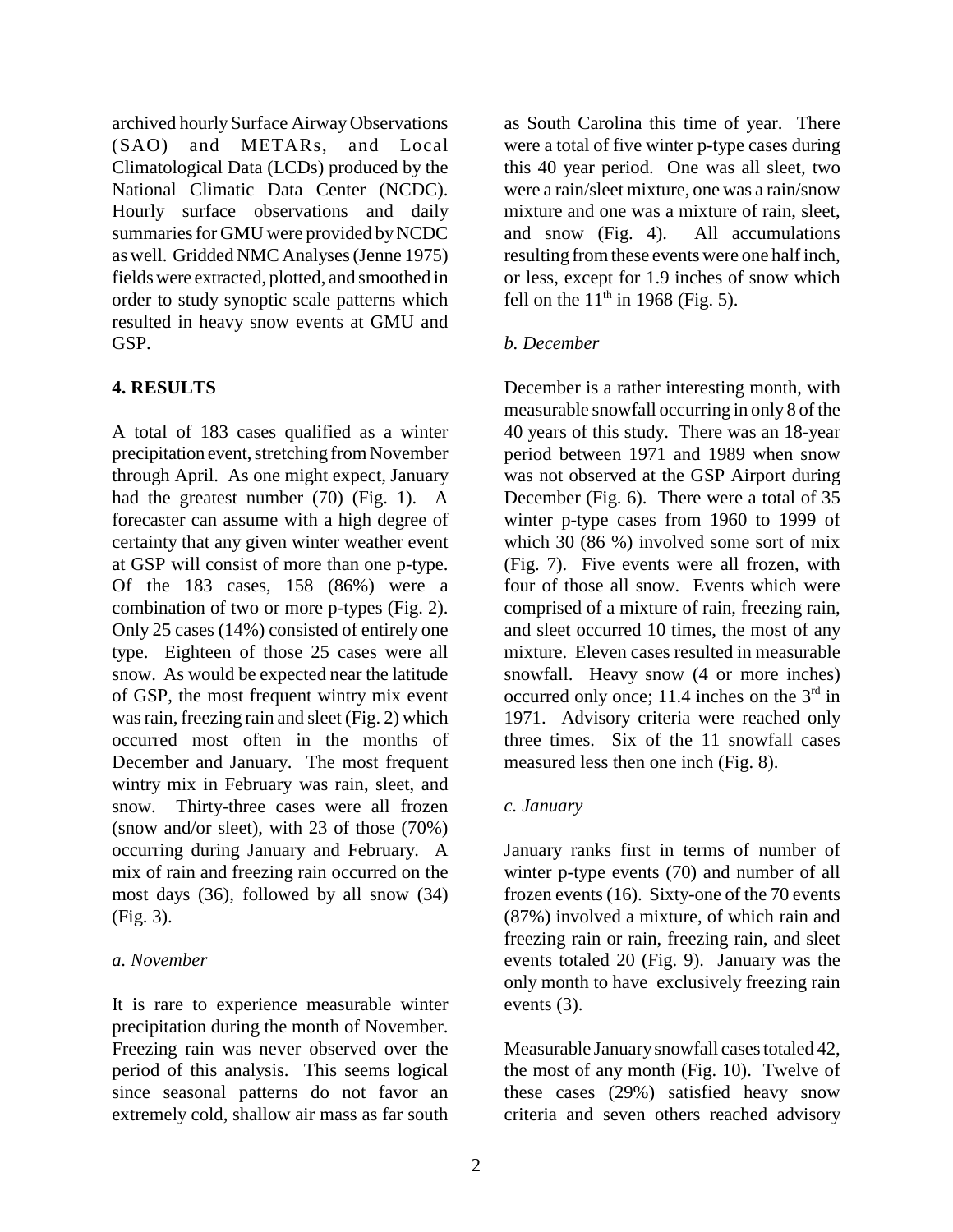criteria (Fig. 11). Four events resulted in snowfall totals greater than six inches with the maximum of 12 inches occurring on the  $7<sup>th</sup>$  in 1988. Only one event reaching heavy snow criteria was an "all snow" event.

## *d. February*

As one might expect, February had the second highest number of winter p-type events (51) (Fig. 1). Forty-two of 51 events (82%) involved a mixture, with a mixture of rain, sleet and snow being the most frequent. Ten events were all frozen. Although January experienced the greatest number of wintry events, February had the most "all snow" events (7) (Fig. 12). Additionally, February had the most years with measurable snowfall for the month  $(26)$  (Fig. 13), followed by January with 24 cases (Fig. 14).

February also ran a close second to January regarding the total number of measurable snowfall events (36) (Fig. 10). Six of these events qualified as heavy snow and eight satisfied advisory criteria. Only one event was greater than six inches  $(8.2 \text{ inches on the } 18^{\text{th}})$ in 1979) and only one *heavy* snow event was characterized as an "all snow" event (Fig.15).

## *e. March*

The month of March had a total of 20 measurable winter p-type events during the 40-year period, of which 19 involved a mix (Fig. 16). Three of these events were frozen (snow/sleet mixture). The most frequent mixtures however, were rain and sleet; rain, sleet and snow; and freezing rain, sleet, and snow (four each). An interesting note about March involves the measurable snowfall cases (15). Twelve of the 15 cases satisfied advisory (6) or warning criteria (6) (Fig. 17). Four of the heavy snow events were greater

than or equal to 6 inches with the maximum (9.8 inches) occurring in 1993 during the "Storm of the Century" on the 12-13th. Heavy snowfalls in March appear to occur about every 10 to 12 years (Fig. 18). The only all snow event occurred on the 11th in 1960 and totaled 6.0 inches. March had the highest percentage of heavy snowfall events per month (40%) (Fig. 17).

## *f. April*

It is very rare to have winter p-type events in April. There were only two events (both rain and snow mixtures) that occurred during the period of this study. Both events resulted in snowfall amounts of less than one half inch.

## *g. Addtional Comments*

In order to illustrate the *infrequency* of winter precipitation at GSP, we will examine the daily numbers. There were 7250 days (November-April 1960-1999) on which winter p-type was considered. Of those 7250 days, snow was reported on 128 days (1.8% of the time), sleet was reported on 152 days (2.1% of the time) and freezing rain was reported on 128 days (1.8% of the time).

The mean recurrence interval (MRI) of a particular amount of snowfall can be calculated by dividing the years of record by the number of events. For example: the study at GSP covers a 40-year period. Snowfall greater than 4 inches occurred 19 times in those 40 years (Fig. 19). Simple division yields a MRI of 2.1 years. Schaeffer (1984) states that the MRI is the reciprocal of the probability that an event will occur in a given time span. Therefore, the annual probability that a greater than 4 inches snowfall event will occur at GSP is 48% (see Table 1).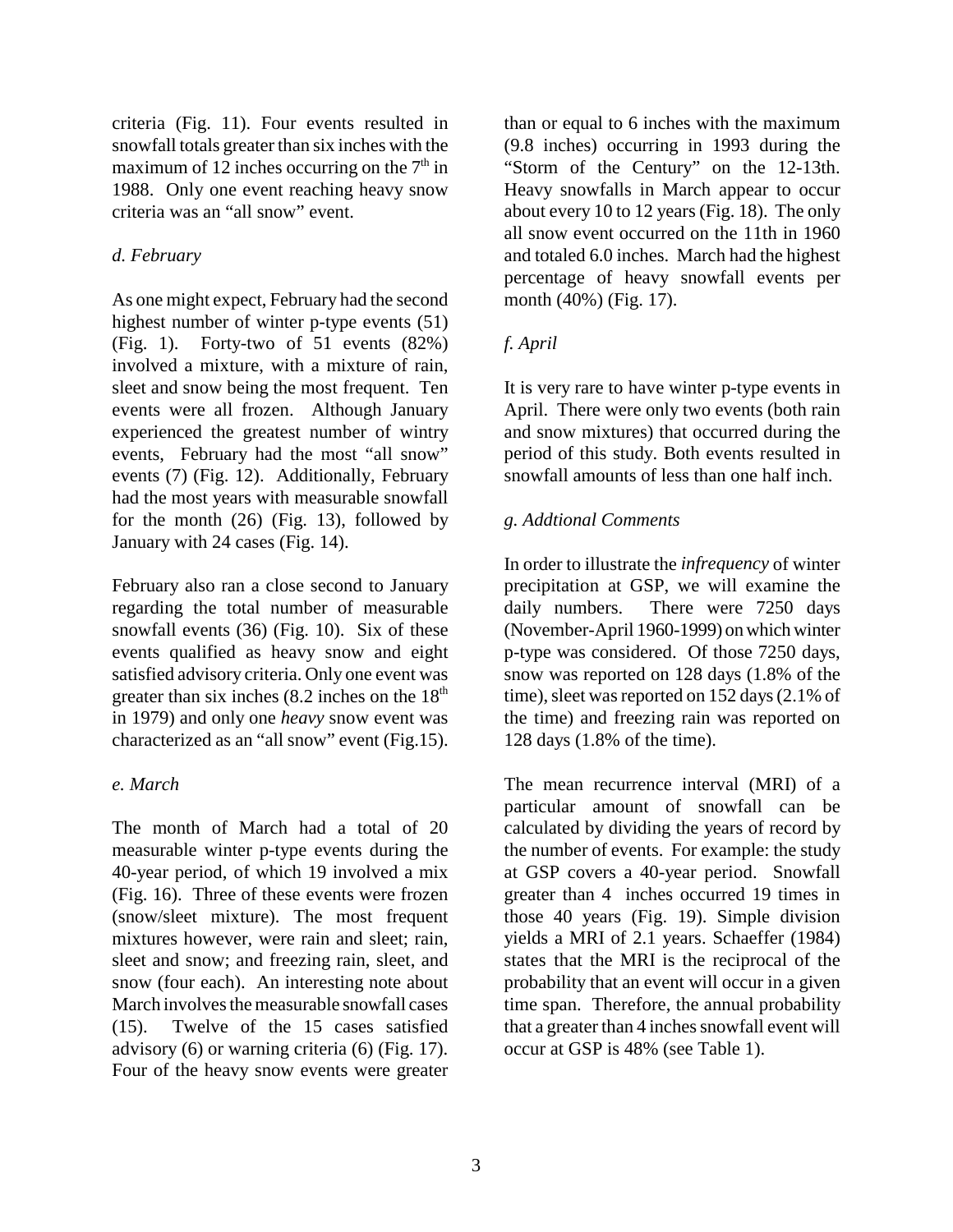| Snowfall Amount (inches) | MRI (years) | Annual Probability (%) |
|--------------------------|-------------|------------------------|
| Any measurable           | 0.4         | ~100                   |
| >1                       | 0.7         | ~100                   |
| >2                       | 1.1         | 90                     |
| >3                       | 1.4         | 73                     |
| >4                       | 2.1         | 48                     |
| $>6$                     | 4.4         | 23                     |
| >8                       | 6.7         | 15                     |
| >10                      | 13.3        |                        |

**Table 1. Annual Probability of Snowfall Events at GSP**

Almost all of the top ten snowfall events at GSP (5.9 inches or greater) had common meteorological patterns: 1) A single surface low track from the northern Gulf of Mexico, northeast to the North Carolina coast (Miller Type A) (Miller 1946), 2) An 850 mb baroclinic zone either across the Carolinas or to the south, 3a) A split 500 mb flow with a short wave trough moving east from the south-central U.S. in an initially zonal flow, and confluence over New England, or 3b) A high amplitude 500 mb long wave trough across the eastern third of the U.S.

Deep cold air was supplied to the area in most of these events by very strong arctic high pressure systems (>1032 mb) that were centered anywhere from the Great Lakes to the Mid-Atlantic coast. Several heavy frozen events were the result of prolonged isentropic lift, which was present in an otherwise benignlooking synoptic pattern (i.e., no well-defined short wave troughs). An example of a benignlooking synoptic pattern producing heavy snow at GSP occurred on January 7, 1988. On this date, GSP received its greatest single storm snowfall of the 40-year study (12

inches of snow and some sleet). Figure 20 shows only a minor ripple moving east at 500 mb at 1200 UTC on the  $7<sup>th</sup>$ . However, Figure 21 shows an 850 mb pattern that would support substantial warm air advection/isentropic lift over GSP. Also, note the strongest part of the 850 mb baroclinic zone positioned just south of GSP. Figure 22 shows very cold air was supplied and held in place across the Upstate of South Carolina by 1040 mb high pressure centered over Maryland. A surface low did develop in the northern Gulf of Mexico during the day on the  $7<sup>th</sup>$ , but remained well south, crossing the panhandle of Florida around  $00Z$  on the  $8<sup>th</sup>$ . The low turned to the northeast once it moved into the Atlantic Ocean in a typical Miller Type A track, but was well east of the immediate coast. In any event, accumulating snow was over by 0300 UTC on the  $8<sup>th</sup>$  at GSP as the isentropic lift moved east.

#### **5. CONCLUSIONS**

If winter weather is anticipated, climatology heavily favors mixed winter precipitation events in the GSP area. This makes the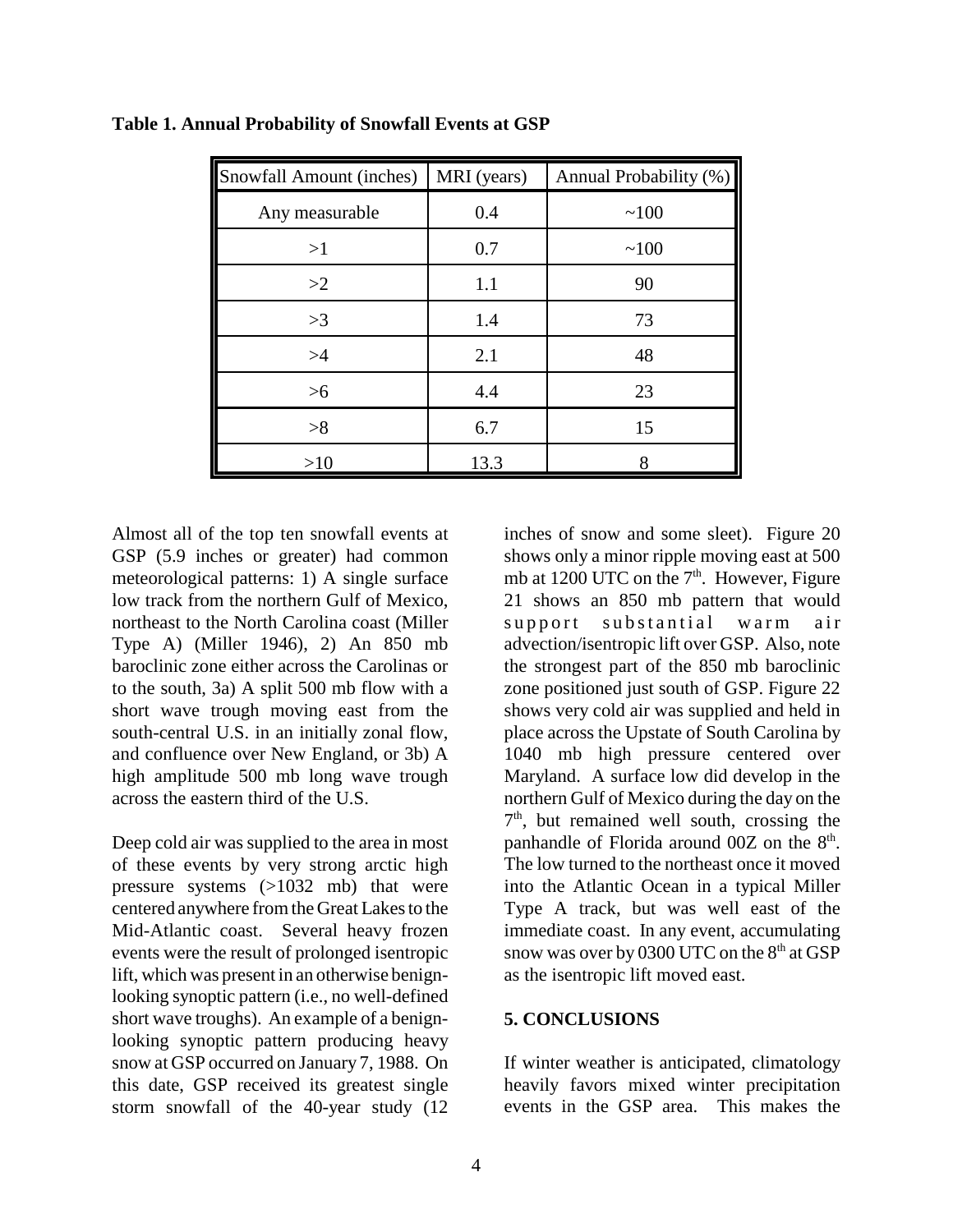performance of the forecaster all that more important. Between 80 and 90% of all cases each month result in mixed events (Fig. 23). Measurable snowfall events were most likely in January and February. If measurable snowfall is expected, climatology would suggest that there is a high likelihood of the snowfall reaching advisory or warning criteria. Overall, slightly less than one quarter of all snowfall events satisfied warning criteria (25 of 109; 23%), with 12 of those occurring in January. However, February had the most "exclusively snow" events.

Annual probabilities of particular single storm snowfall amounts occurring in a given year can be calculated from the mean recurrence interval. There is around a 100 percent chance that the GSP area will have a winter storm produce a snowfall of less than 1 inch in any given year. The annual probability drops to just less than 50 percent (MRI of 2.1 years) for a snowfall of greater than 4 inches. On average, a snowfall of greater than 10 inches can be expected every 13.3 years, but with an annual probability of only 8%. In summation, for any given year, there is a very high likelihood (90% chance) of receiving a snowfall of greater than 2 inches, but only a 50/50 chance of receiving a snowfall of greater than 4 inches.

It is apparent, and perhaps inherently obvious, that in order for the GSP region to receive heavy snow, a source of deep cold air and a strong or prolonged lifting mechanism must be present. The lifting mechanism can be in the form of a short or long wave trough, or isentropic lift. Although rapid cyclogenesis spurred by approaching short wave energy often gives birth to "mega" storms which steal much attention. Nontheless, the more passively developing isentropic flow over a deep and cold air mass can also lead to significant snowfalls, as evidenced by the largest single storm snowfall at GSP in this 40-year study.

#### **6. ACKNOWLEDGMENTS**

The author would like to thank Laurence Lee, SOO, WFO GSP for his untiring and patient supply of ideas, guidance and support throughout the evolution of this study. Dr. Joseph Pelissier, MIC, WFO GSP offered helpful insight into the calculation and definition of the mean recurrence interval.

#### **REFERENCES**

- Jenne, R. L., 1975: Data sets for meteorological research. NCAR Technical Note NCAR-TN/IA-111. National Center for Atmospheric Research, 194 pp. http://dss.ucar.edu/datasets/ds195.5/ version-II/general\_info
- Keeter, K.K., J.W. Cline, and R.P. Green, 1989: Local objective guidance for predicting precipitation type (LOG/PT) in North Carolina - An alternative to MOS guidance. NOAA Tech. Memo. NWS ER-82, NOAA/NWS, 125-135. [NTIS PB90- 147414/AS.]
- Keeter, K.K., and J.W. Cline, 1991: The objective use of observed and forecast thickness values to predict precipitation type in North Carolina. *Weather and Forecasting*, **6**, 456-469.
- Keeter, K.K., S. Businger., L.G. Lee, and J.S. Waldstreicher, 1995: Winter weather forecasting throughout the eastern United States. Part III: The effects of topography and the variability of winter weather in the Carolinas and Virginia. *Weather and Forecasting*, **10**, 42-60.
- Keeter, K.K. and R.P. Green, 1981: Forecasting the predominance of frozen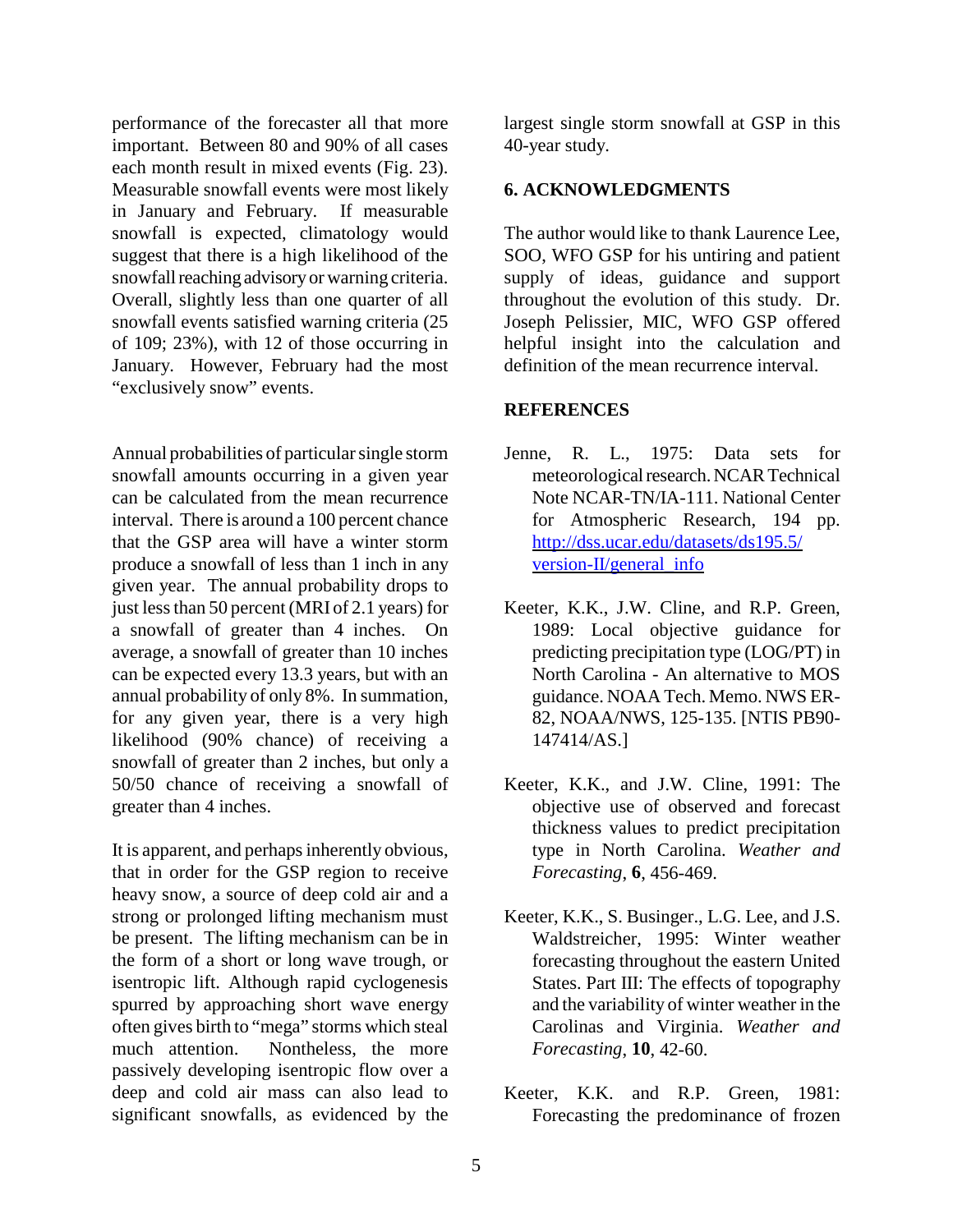precipiation: An alternative for the classification of mixed precipitation events and the verification of precipitation type. *National Weather Digest*, **6**, 17-20.

- Miller, J.E., 1946: Cyclogenesis in the Atlantic coastal region of the United States. *J. Meteor*, **3**, 31-44.
- National Weather Service, 1996: Winter Weather Criteria and Coordination. *Regional Operations Manual Letter E-8- 96*, National Oceanic and Atmospheric Administration, U.S. Department of Commerce, 4 pp.
- Schaeffer, J.T., 1984: The mean recurrence interval (MRI). Central Region Technical Attachment 84-6, Kansas City, MO, 5 pp.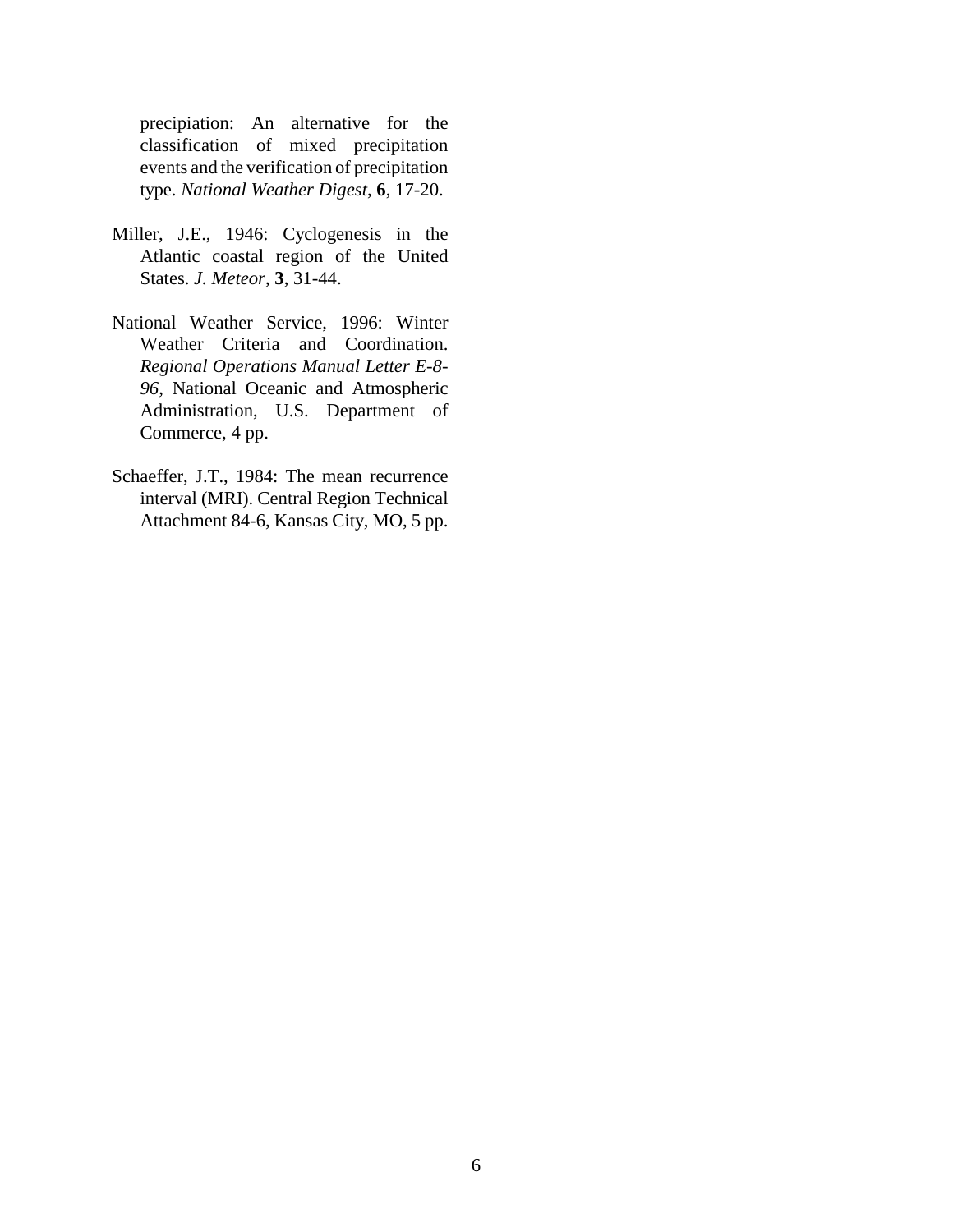

**Figure 1**. GSP total winter p-type events by month for the 40-year period.



**Figure 2**. Number of events containing the specific combinations of p-type(s) for the 40 year period. See appendix A for acronym definitions.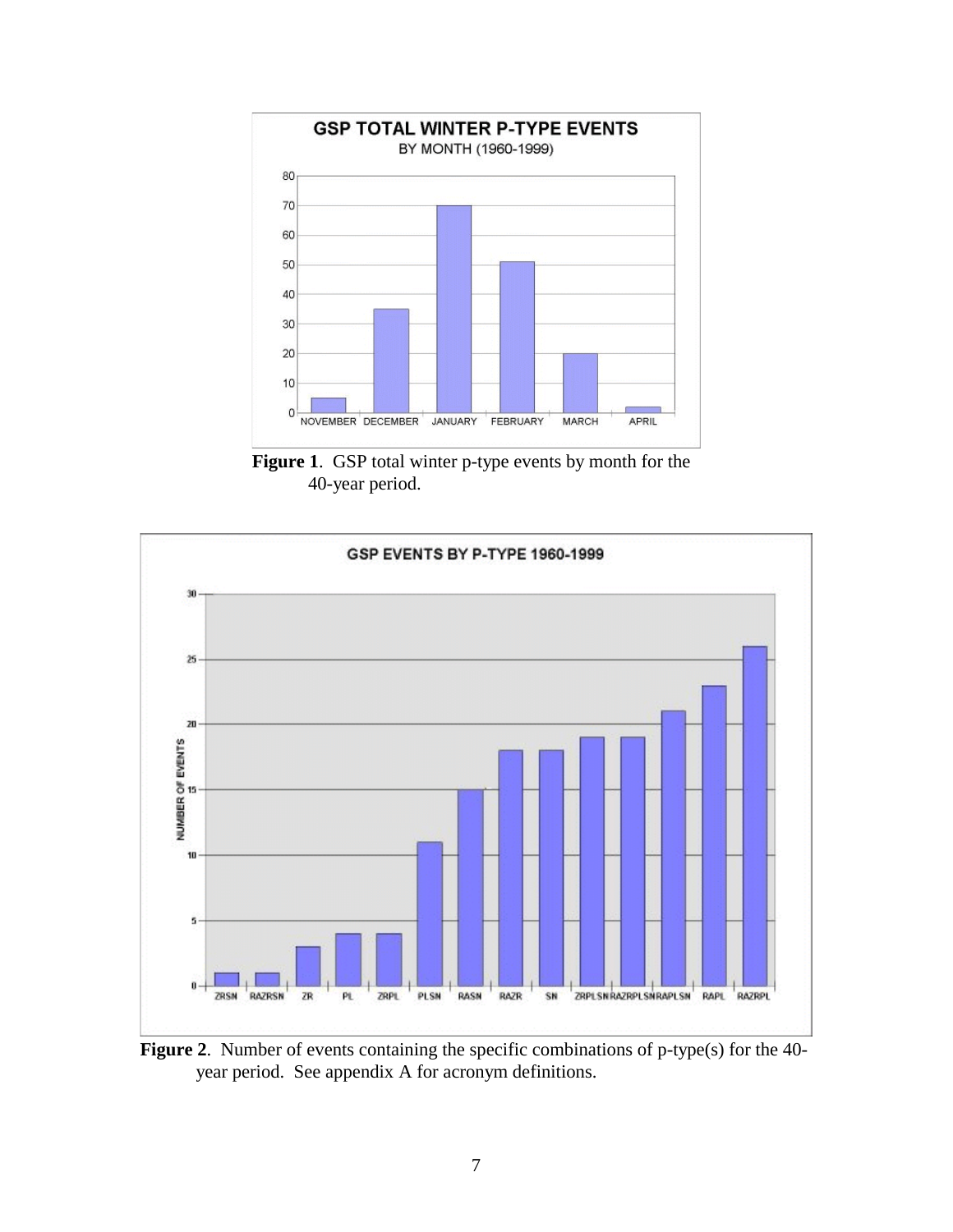

**Figure 3**. Number of days containing the specific combinations of p-type(s) for the 40 year period. See appendix A for acronym definitions.



**Figure 4**. November p-type events at GSP shown by percentage.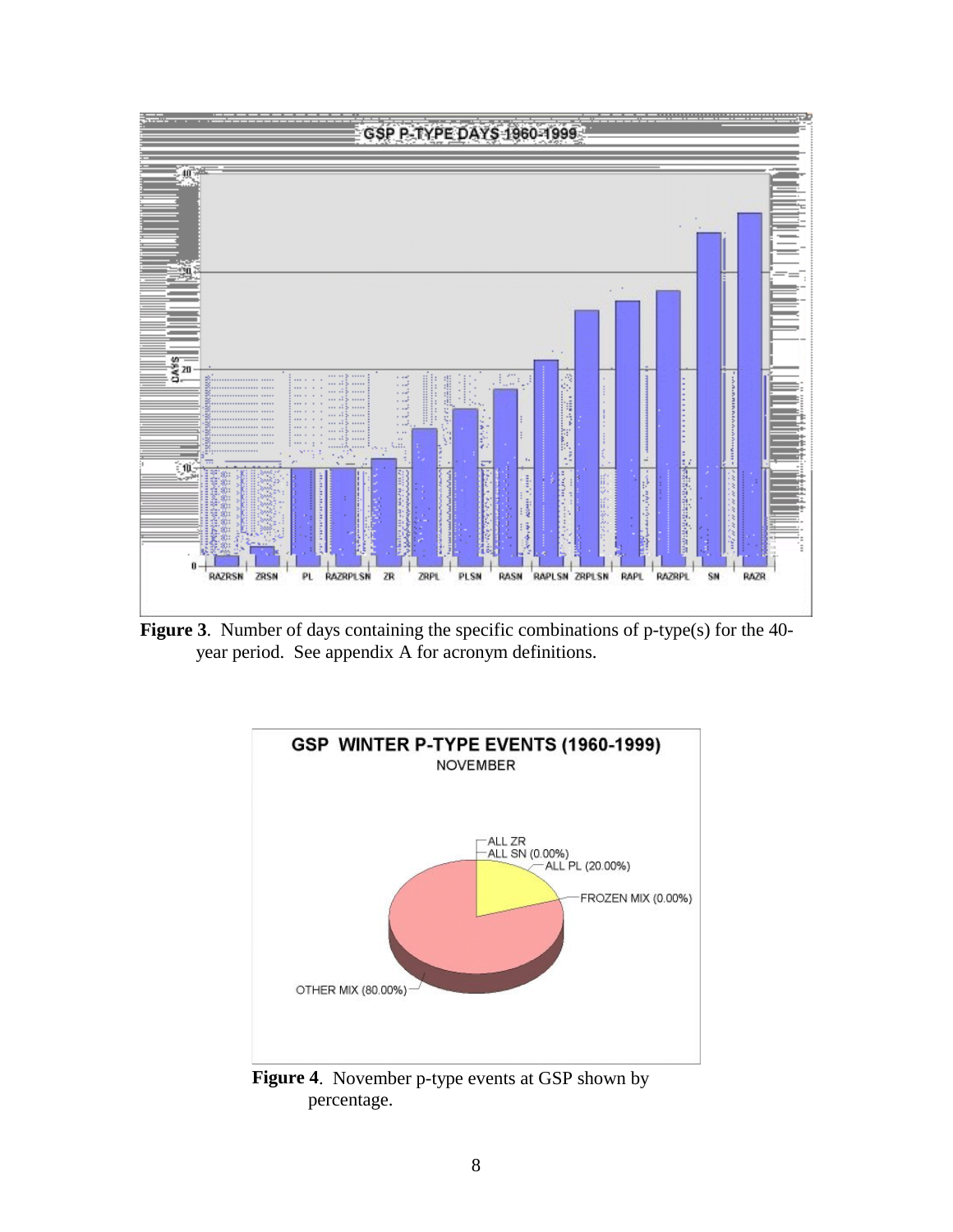

**Figure 5.** November snowfall occurrences shown by percentage. Advisory criteria is 2 to 3 inches. Warning criteria is 4 inches, or greater.



**Figure 6**. Total December snowfall each year.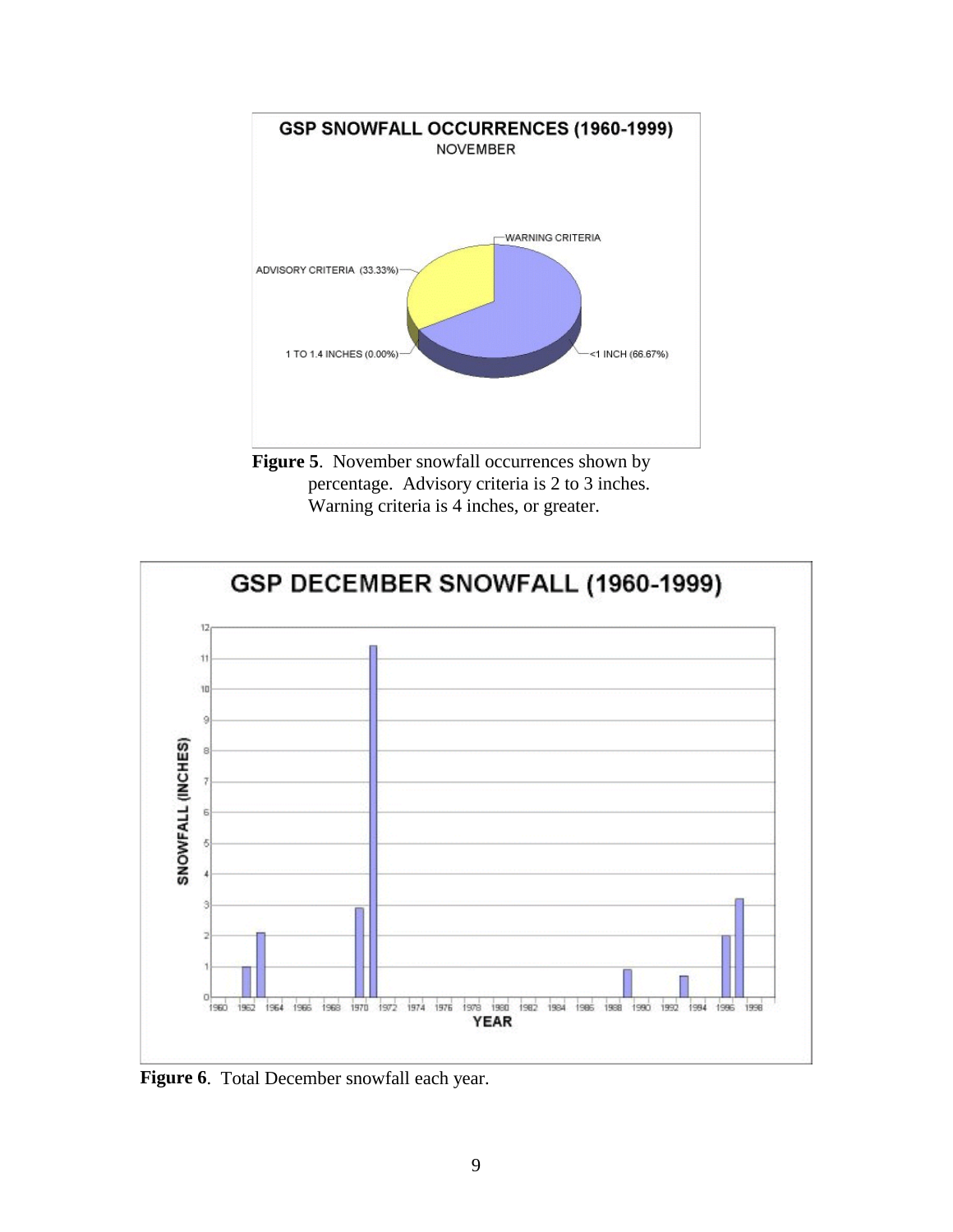

**Figure 7.** December p-type events at GSP shown by percentage.



Figure 8. December snowfall occurrences shown by percentage. Advisory criteria is 2 to 3 inches. Warning criteria is 4 inches, or greater.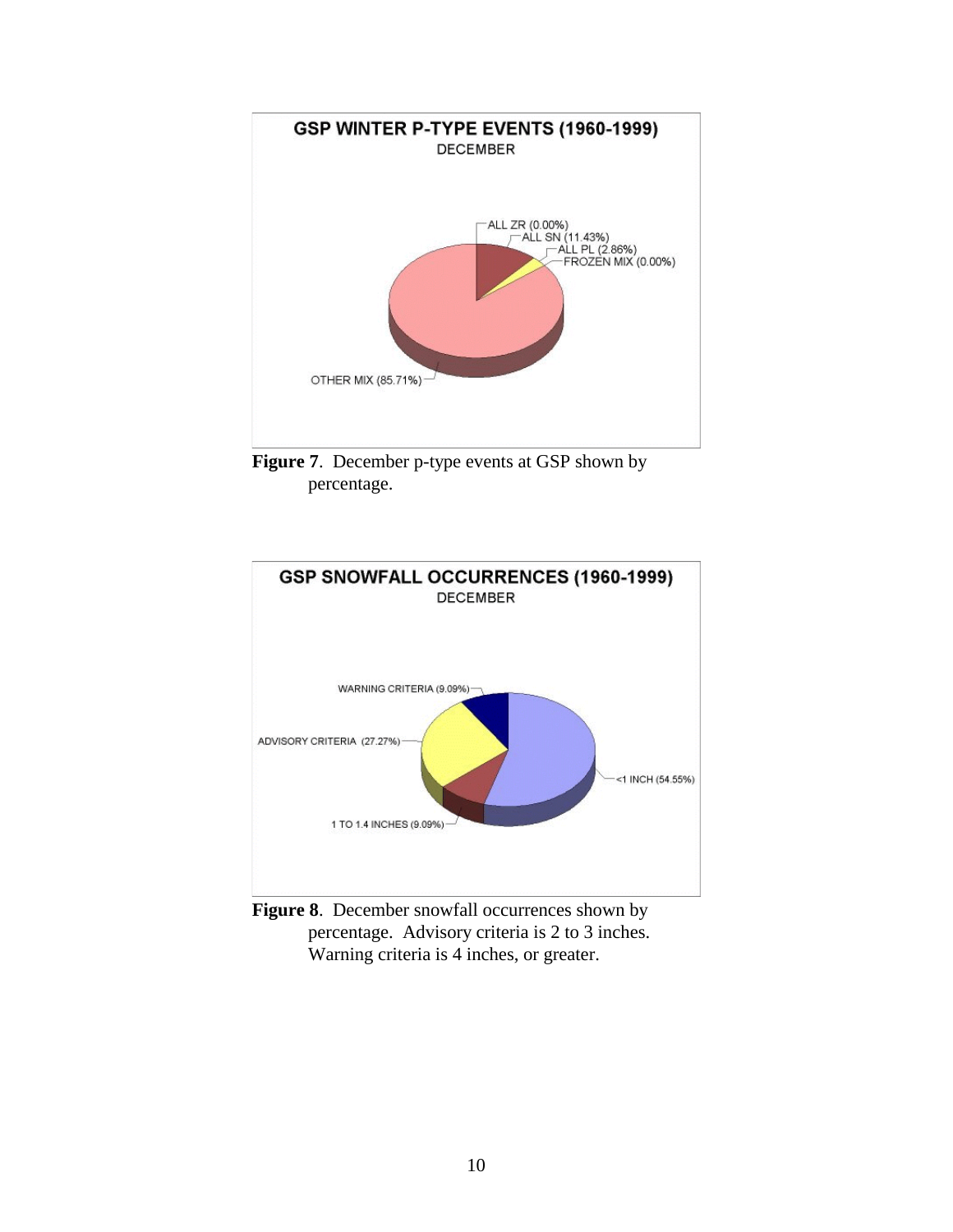

**Figure 9**. January p-type events at GSP shown by percentage.



**Figure 10**. Number of snowfall events by category at GSP. Warning events are those of 4 inches, or greater, and advisory events are those of 2 to 3 inches.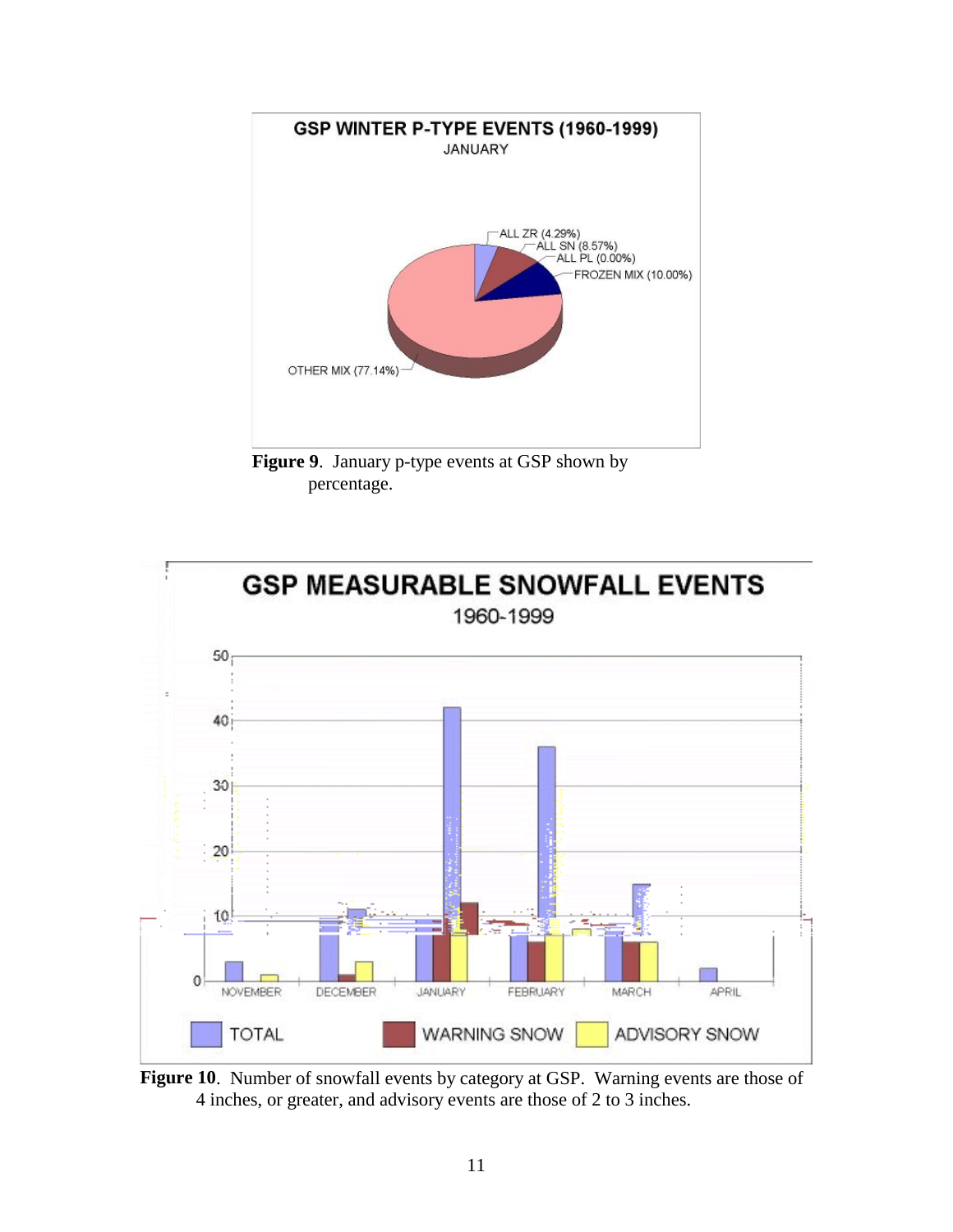

Figure 11. January snowfall occurrences shown by percentage. Advisory criteria is 2 to 3 inches. Warning criteria is 4 inches, or greater.



**Figure 12**. February p-type events at GSP shown by percentage.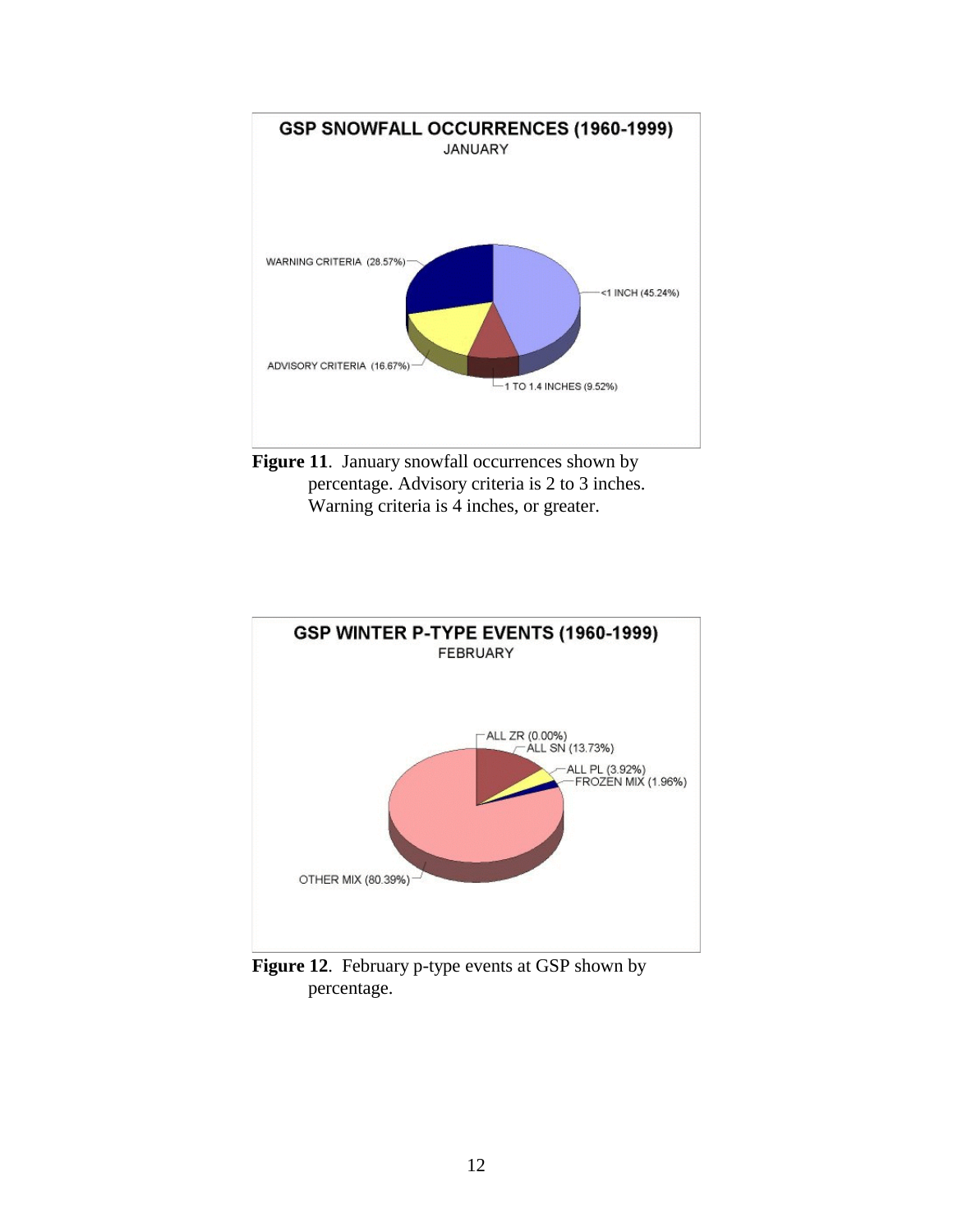

**Figure 13**. Total February snowfall each year.



**Figure 14**. Total January snowfall each year.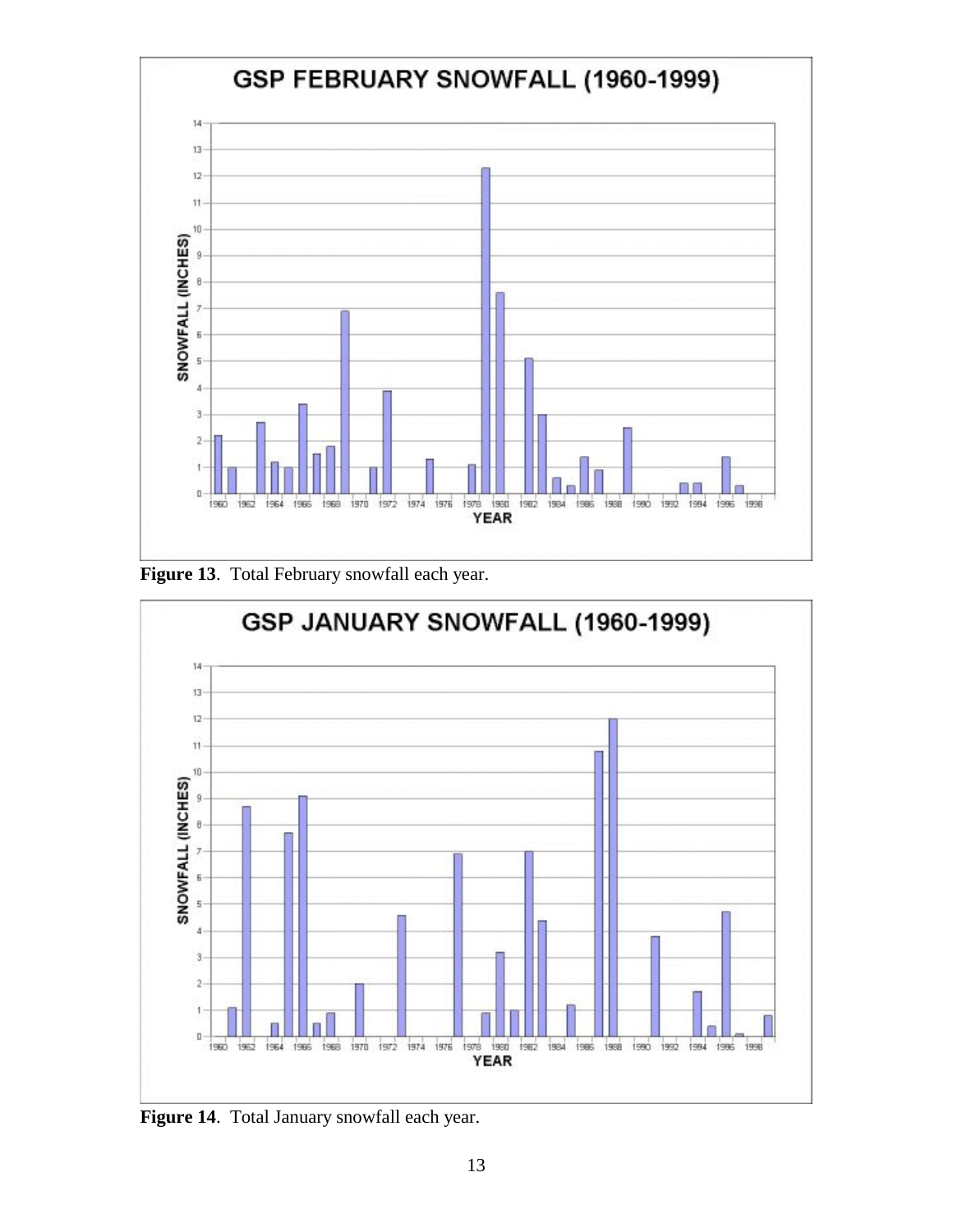

Figure 15. February snowfall occurrences shown by percentage. Advisory criteria is 2 to 3 inches. Warning criteria is 4 inches, or greater.



**Figure 16**. March p-type events at GSP shown by percentage.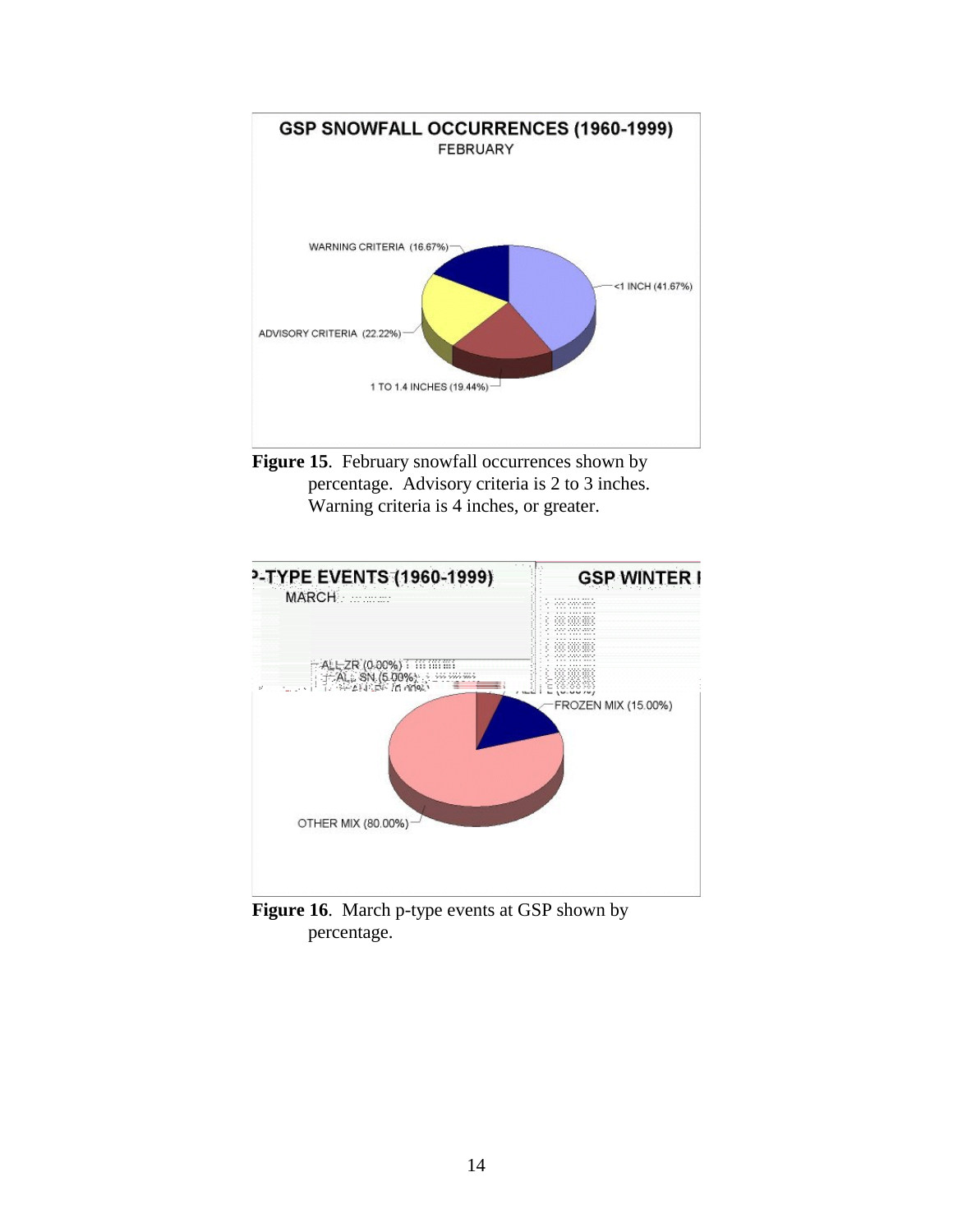

Figure 17. March snowfall occurrences shown by percentage. Advisory criteria is 2 to 3 inches. Warning criteria is 4 inches, or greater.



**Figure 18**. Total March snowfall each year.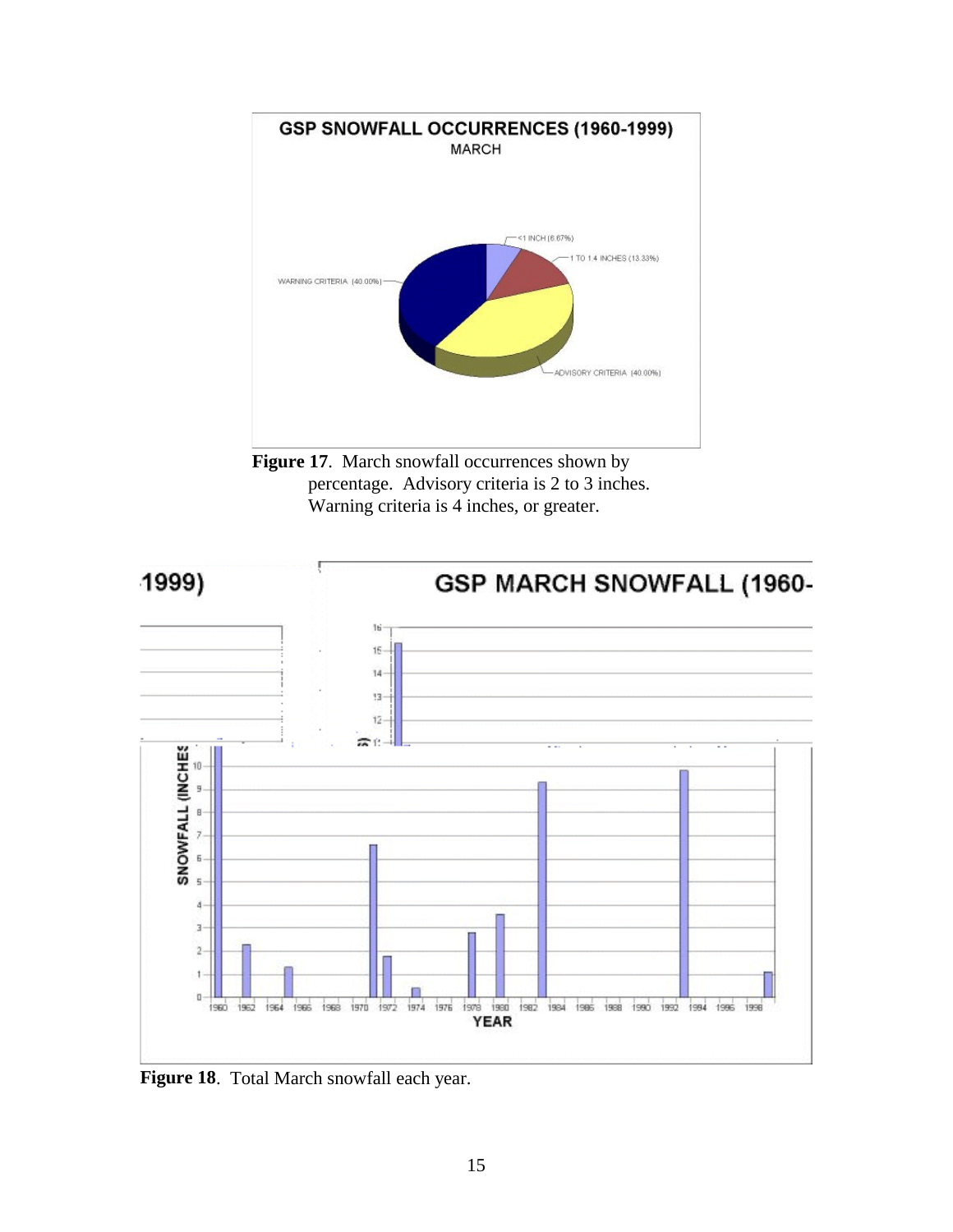

**Figure 19**. GSP measurable snowfall events.



**Figure 20**. North American 500 mb heights 7 Jan 1988 at 1200 UTC.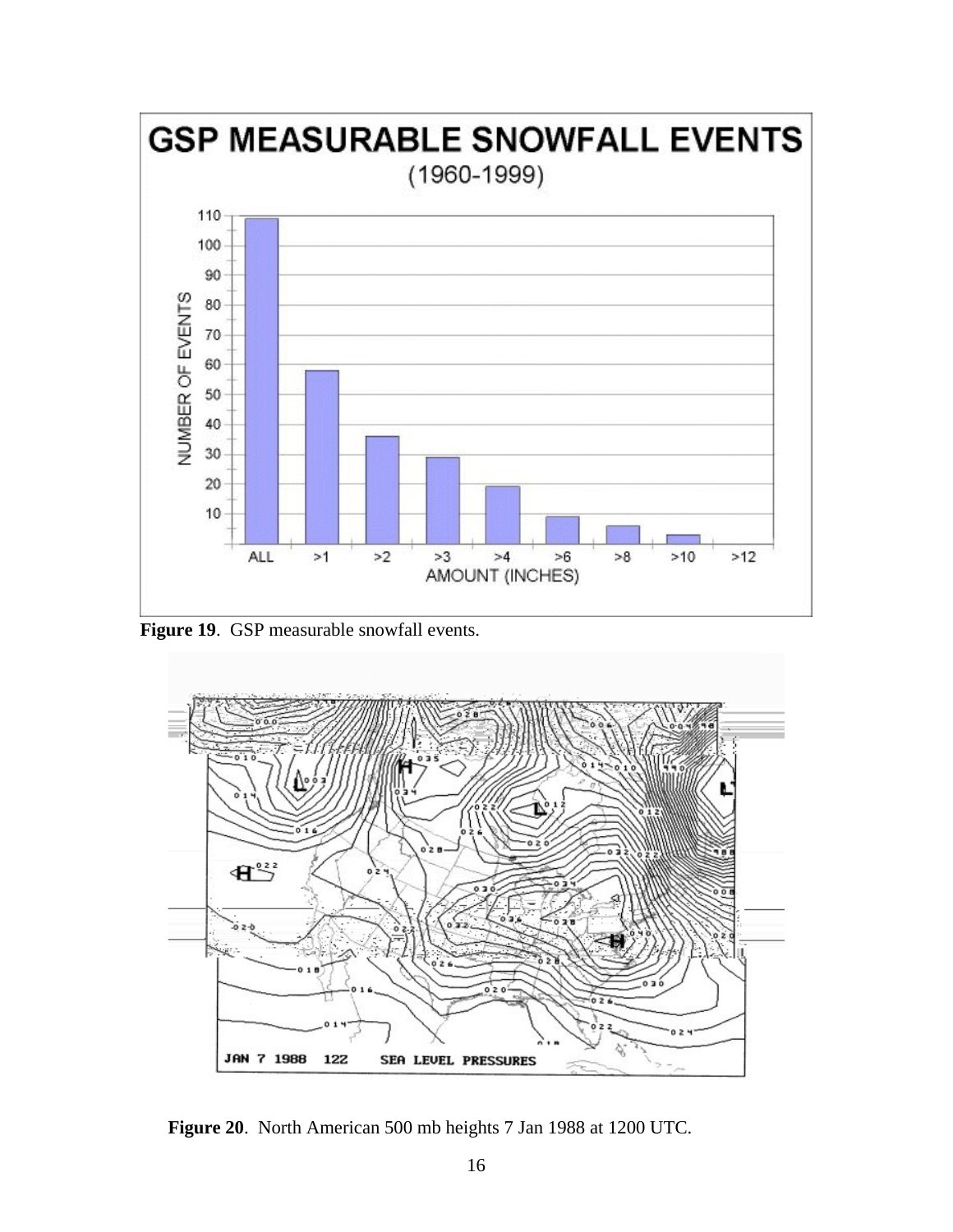

**Figure 21**. North American 850 mb heights and temperature 7 Jan 1988 at 1200 UTC.



**Figure 22**. North American mean sea level pressure 7 Jan 1988 at 1200 UTC.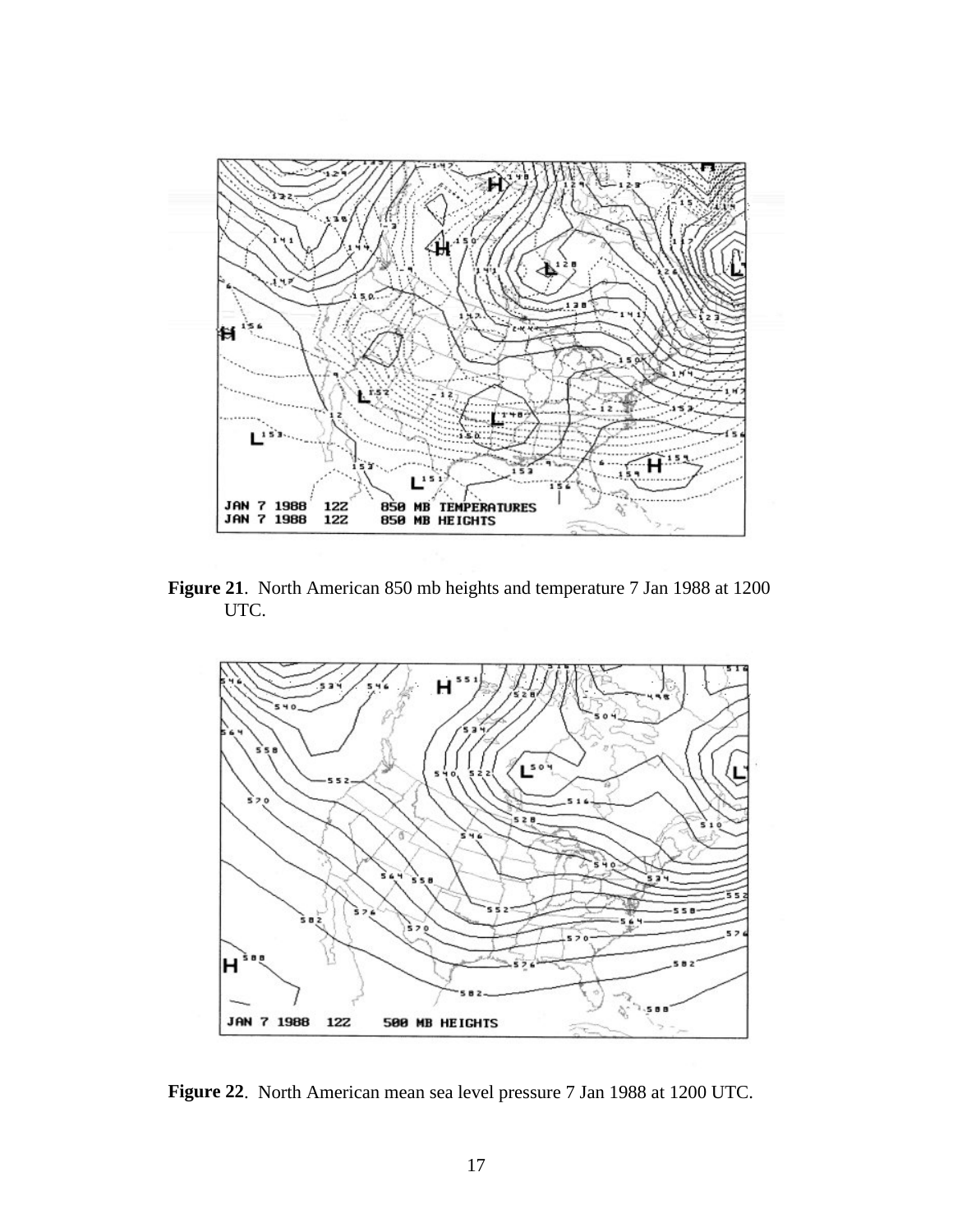

**Figure 23**. P-type events shown by percentage for November through March. Events composed of a mixture of precipitation were by far the most common at GSP.